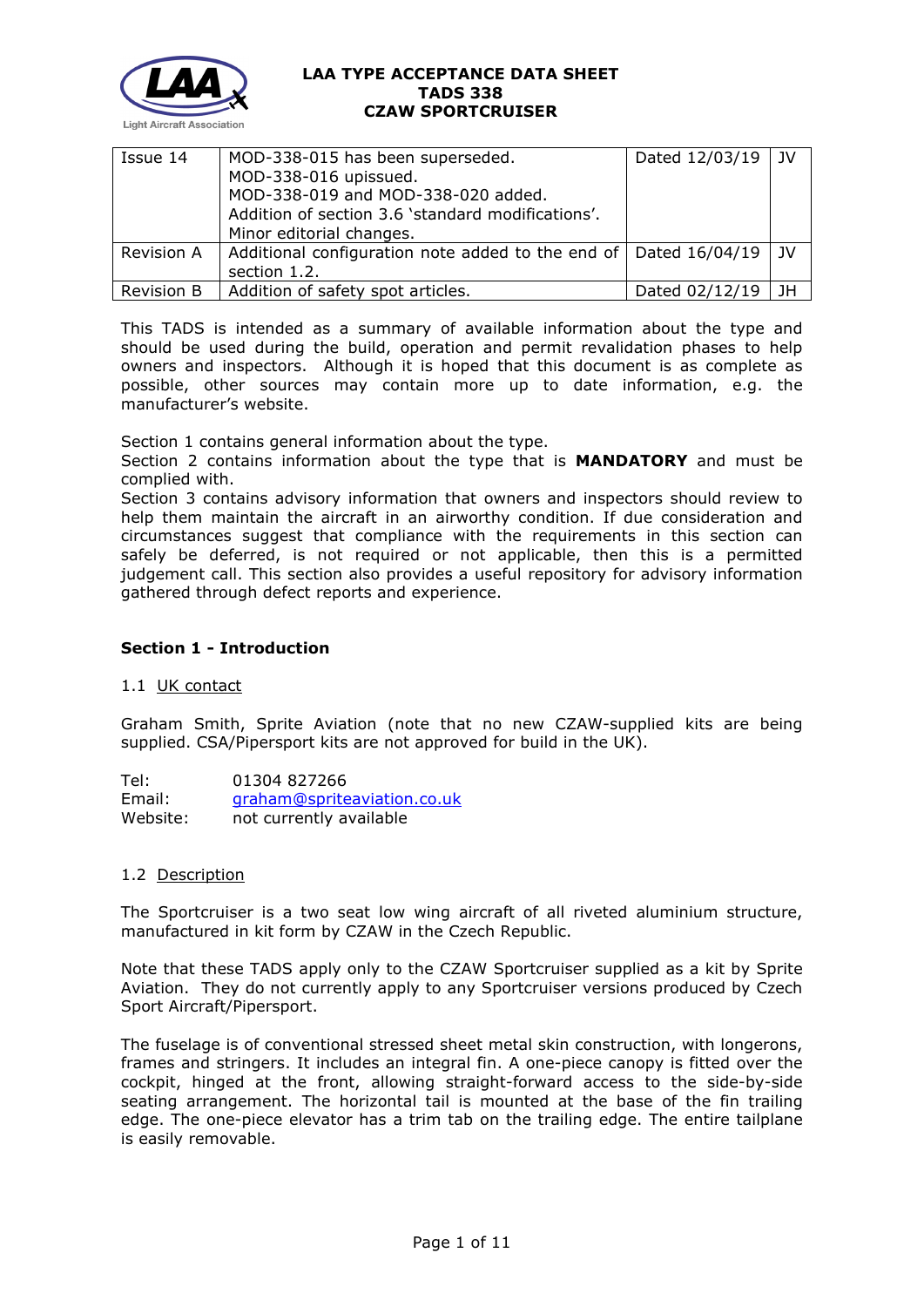

The wing is a two-piece unit. Each wing panel has a main forward spar and a trailing edge spar, which are bolted to centre section carry-thru spars in the fuselage. The wing panels are fitted with single-slotted flaps and ailerons. A fuel tank is fitted on each inboard wing section, forward of the main spar. The aircraft has a fixed tricycle undercarriage. The main undercarriage is a one-piece glass-fibre/epoxy cantilever spring, while the cantilever sprung noseleg is made up 4130 steel tube.

The principal airframe structure is 6061-T6 aluminium alloy and 4130N steel alloy. The cockpit flying controls are 4130 steel, with 6061-T6 pushrods and bellcranks used throughout the airframe.

A Rotax 912-ULS engine is generally fitted to this type using the standard installation given in the construction manual. The standard propeller fitted is a three bladed ground adjustable Woodcomp Klassic 170/3/R, which uses moulded glassfibre blades and a conventional two-piece aluminium hub. The Woodcomp Klassic propeller has been used on many previous LAA aircraft in this category. The 'Effic' model propeller differs in its blade profile and has a reinforced leading edge. The 'Effic' model is not LAA accepted due to problems with leading edge detachment. Woodcomp variable pitch propellers are also frequently fitted: SR3000/2W 1740mm diameter or SR3000/3 1720 mm diameter. Note that the only propeller(s) approved for an individual aircraft are those listed on the aircraft's Operational Limitations sheet or in the  $PTL/1$ (Propeller Type List) for the type.

The Jabiru 3300A engine has also been accepted using an installation designed by F.Sayyah. This installation uses a Sensenich Ez-pitch two bladed ground adjustable propeller (see Section 3.2).

The Sportcruiser is an SEP Aeroplane (colloquially known as 'Group A'), not a microlight.

The UK prototype aircraft G-CZAW was built from an early kit, serial number 3785. At the time this kit was supplied, the aircraft was still under progressive development. Many cosmetic changes have been incorporated since the early kits were issued. Many of the more significant changes were made in response to issues raised by the LAA during the initial type evaluation. G-VIIZ is serial number 3837. Significant differences incorporated in the subsequent kits from serial number 3833 onward, which include all subsequent kits known to have been imported into the UK, are as follows:

- Wider cockpit (approximately 2").
- Firewall moved approximately 4" forward and engine mount shortened by equal amount, for increased legroom and make provision for adjustable rudder pedals.
- Revised flying control stop arrangements.
- Revised box section flap control torque tube arm.
- Revised flap control actuating pin.
- Revised canopy surround of carbon fibre construction rather than steel tube/aluminium construction.
- Revised canopy latch, changing from twin cable-operated latches (similar to CH601 XL) to a single over-centre latch operated by a torque tube and levers.
- Adjustable three-position rudder pedals to suit pilots of different stature, operated by a lever which disengages four sprung locking pin from gates on each of the four rudder pedals which are individually adjustable.
- Reinforced wings and centre section (early example G-CZAW lacks these and has been grounded since 2014 pending structural reinforcement work).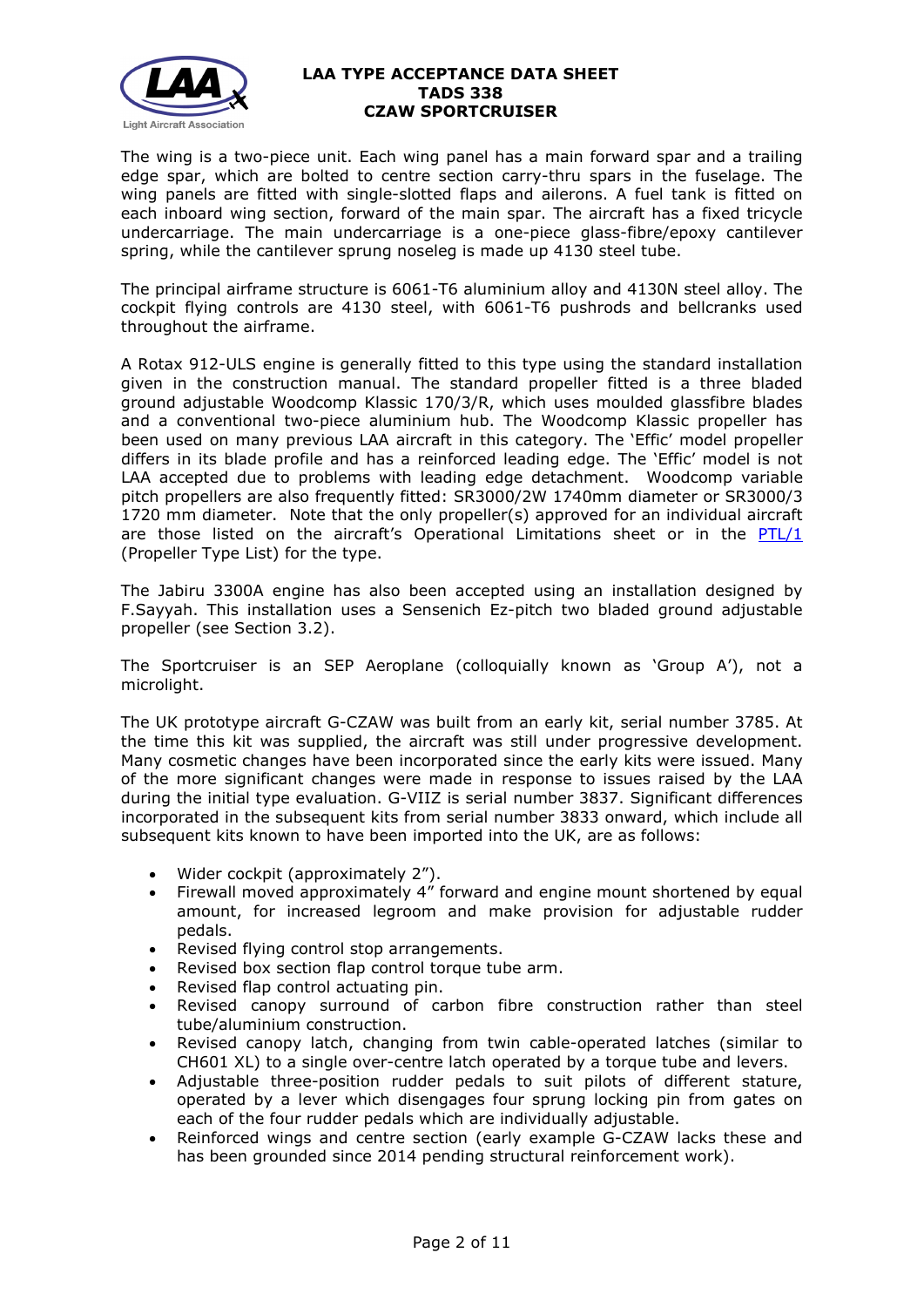

# **Section 2 – Mandatory information for owners, operators and inspectors**

At all times, responsibility for the maintenance and airworthiness of an aircraft rests with the owner. Condition No 3 of a Permit to Fly requires that: *"the aircraft shall be maintained in an airworthy condition".* 

# 2.1 Fast Build Kit 51% Compliance

The LAA has accepted the content of the fast build kit as described in Sprite Aviation letter to LAA dated 3.4.07. Note that it is essential that the kit is not supplied with any further work carried out by CZAW, so that the inspector is able to inspect the individual components and 'open' assemblies and so that the builder is tasked with assembling these major assemblies as part of the 51% rule 'major portion' requirements.

## 2.2 Build Manual

A build manual is provided by CZAW.

## 2.3 Build Inspections

Build inspection schedule 2. Inspector approval codes A-A or A-M or K. Inspector signing off final inspection also requires 'first flight' endorsement.

### 2.4 Flight Manual

An operator's manual is from CZAW including flight manual information. Revision 3 is the earliest revision accepted by LAA.

### 2.5 Mandatory Permit Directives

None applicable specifically to this aircraft type.

Also check the LAA website for MPDs that are non-type specific [\(TL 2.22\)](http://www.lightaircraftassociation.co.uk/engineering/TechnicalLeaflets/Operating%20An%20Aircraft/TL%202.22%20non-type%20specific%20MPDs.pdf).

# 2.6 LAA Required Modifications (including LAA issued AILs, SBs, etc)

A number of mandatory modifications were developed on the UK prototype, G-CZAW. CZAW undertook to incorporate productionised versions of these modifications into all Sportcruiser airframe kits from serial no 3833 onwards (i.e. not just aircraft destined for UK customers). The configuration of these productionised modifications is described below. Some early Sportcruisers are without these modifications and so care should be exercised if attempting to transfer older extant aircraft onto the UK register later.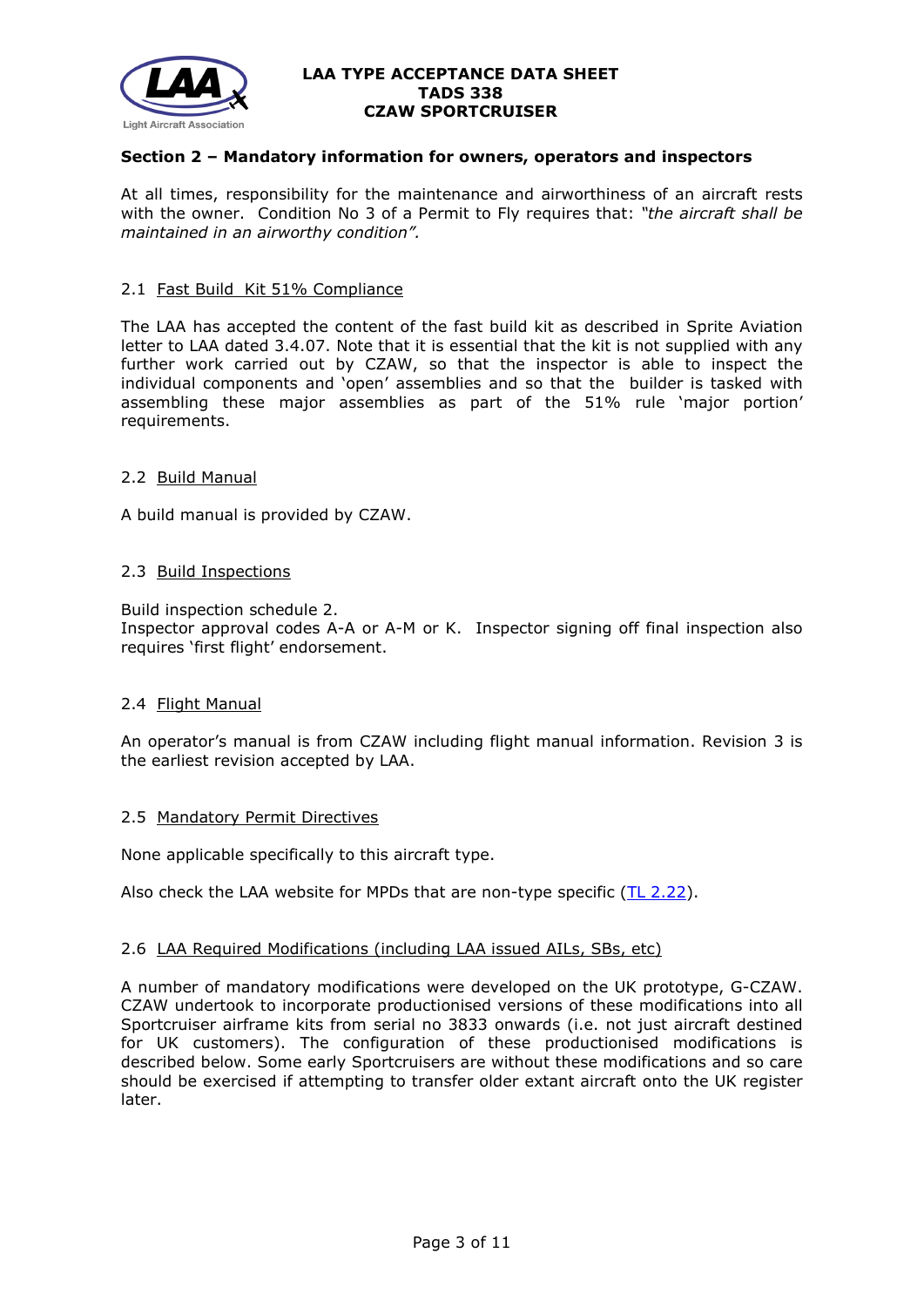

The following mandatory requirements apply:

# **MOD-338-001 Elevator Control Stops**

The aft stick travel must be limited by contact with the forward end of the aileron torque tube. The forward travel must be limited by the elevator stop shown in Section 5.4 of the Build Manual.

# **MOD-338-002 Aileron Control Stops**

The aileron travel must be limited by the adjustable stops shown in Section 7.9 of the Build Manual (Rev 0).

# **MOD-338-003 Rudder Control Stops**

Rudder Control Stops must be fitted.

# **MOD-338-004 Flap Actuation Lever**

The box section lever, with 8mm 4130 pin must be fitted, as shown in Section 7.8 of the Build Manual (Rev 0). When installed, the pin must make contact with the flap root rib no more than 20mm outboard of the box section.

Note: This gap is greater on the UK prototype (G-CZAW), but the root diameter of the pin is increased to 10mm, to compensate.

## **MOD-338-005 Tailcone Trimming**

The tailcone must be trimmed as shown in Section 9.8 of the Build Manual (Rev 0) to give adequate clearance to the elevator pushrod.

## **MOD-338-006 Tailplane Bracket and Aft Fuselage Longerons**

The braced forward tailplane bracket and the extended length aft fuselage longerons must be fitted. Note that in later examples the additional longeron lengths are replaced with extended one-piece longerons.

## **MOD-338-007 Elevator Horn Reinforcement**

The original two-piece elevator horn must be reinforced in accordance with CZAW Mandatory Service Directive SD-SC-001.

### **MOD-338-008 Main Landing Gear Leg**

The main landing gear may only be painted white or silver, unless temperature monitoring tapes are fitted and a maximum surface temperature of 55°C observed.

# **MOD-338-009 Fuel Vapour Return Line**

A fuel vapour return line must be fitted in accordance with Rotax installation manual to route fuel vapour back to the top of the port fuel tank.

### **MOD-338-010 Fuel Pressure Gauge**

A fuel pressure gauge must be fitted (only applicable to Rotax 912-ULS installations).

# **MOD-338-011 Digital Flap control**

The 'digital flap control' which provided incremental flap angle changes which was factory-supplied for a short period is not approved by the LAA due to concerns over reliability of the digital flap system. The standard switch arrangement allows continuously variable flap positions as required.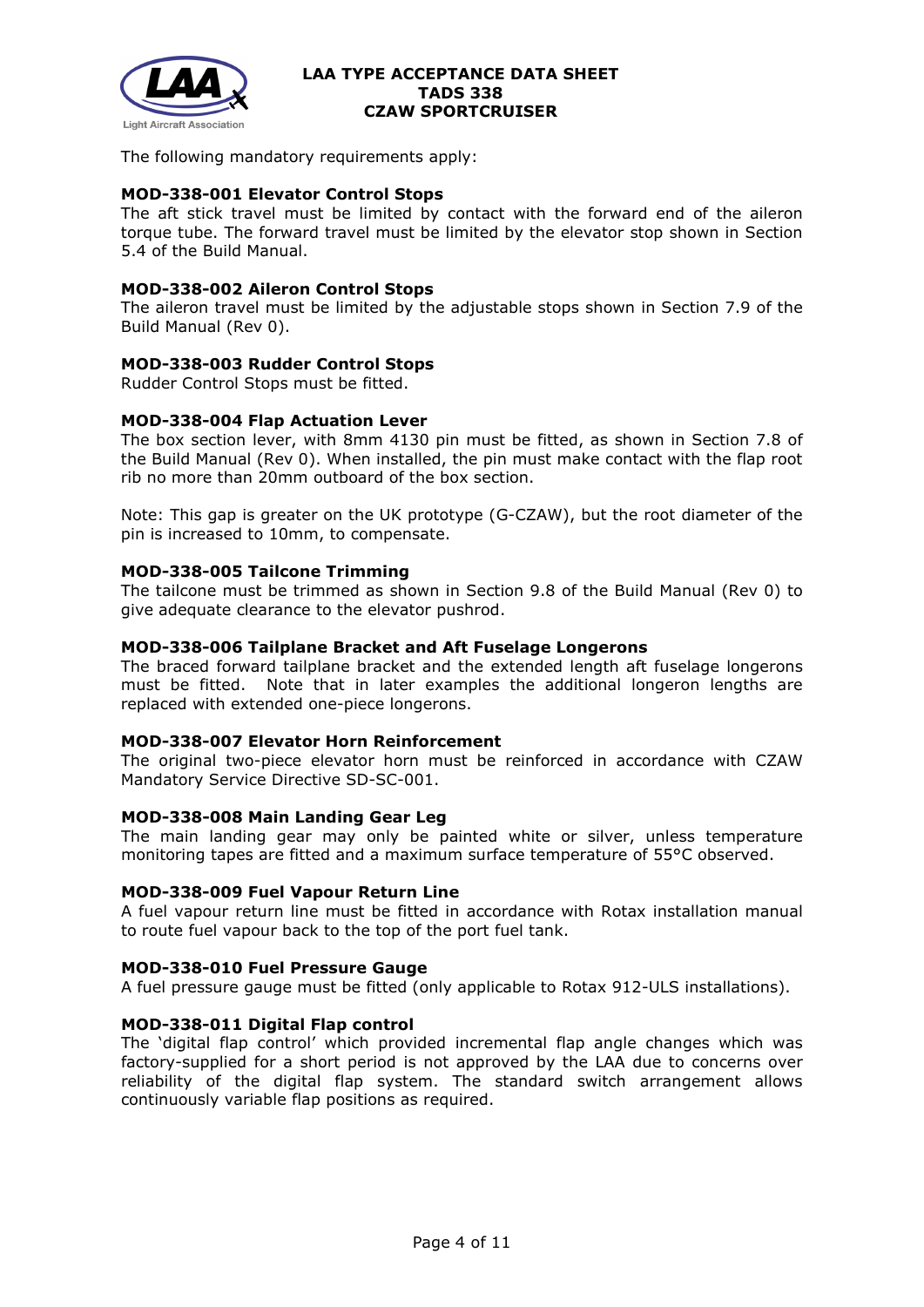

# **MOD-338-012 ASI markings and placards – Corrections**

The ASI markings and Airspeed limitation placards must reflect the airspeed limitations (Vne, Vfe and Vno) shown in section 2.9 of this TADS and POH revision 3, which differ from those in previous editions of the POH.

## **MOD-338-013 Alternative Propeller Bolts**

For improved fatigue resistance, propeller bolts in kit are replaced by longer length M12.9 8mm diameter cap-head bolts passing through plain holes in the propeller drive flange with self-locking nuts on the back face, rather than screwing bolts into tapped holes in drive flange. Not applicable to SR3000 type propeller which has a different mounting arrangement.

Mandatory modifications/alerts introduced in service:

## **MOD-338-014 Pitch trim servo speed reduction**

When operating the aircraft at moderate to high speeds, an unintended continuously running pitch trim servo may result in an unacceptably high pitch change rate. It is therefore necessary to install a pitch trim servo speed controller adjusted such that the running time for full range travel is increased to 22 seconds  $\pm$  3 seconds. Acceptable speed controllers are the Ray Allen resistive unit (part no. SPD-1) – as provided by Czech Sport Aircraft - the Maplin supplied pulse width modulator unit (part no. WC76H) or the RS Components supplied pulse width modulator unit (part no. 238-9816).

# **[MOD-338-015](http://www.lightaircraftassociation.co.uk/engineering/TADs/338/MOD%20338%20015%20issue%201.pdf) Nose undercarriage spindle – inspection for cracks**

All aircraft fitted with the original CZAW noseleg assembly require inspection of the noseleg castoring pin for cracks. (This mod is now redundant by virtue of MOD-338- 017.)

### **[MOD-338-016](http://www.lightaircraftassociation.co.uk/engineering/TADs/338/LAA%20MOD%20338%20016%20issue%202.pdf) issue 2 Inspection for cracks in nosewheel fork**

All aircraft require inspection of the nosewheel fork for cracks.

### **[MOD-338-017](http://www.lightaircraftassociation.co.uk/engineering/TADs/338/017.pdf) Replacement of CZAW nose undercarriage spindle assemblies**

Aircraft fitted with a CZAW noseleg assembly must replace the noseleg assembly with a Pipersport noseleg or replace the spindle assembly with an LAA approved component.

# **[MOD-338-018](http://www.lightaircraftassociation.co.uk/engineering/TADs/338/LAA%20MOD%20338%20018%20issue%201.pdf) Reduction of published Vne**

Vne reduced to 120 knots IAS temporarily.

### **[MOD-338-019](http://www.lightaircraftassociation.co.uk/engineering/TADs/338/LAA%20MOD%20338%20019%20issue%201.pdf) Nose undercarriage spindle – annual inspection**

All aircraft fitted with SM13605 ('Dover' mod) require an annual inspection of the spindle.

# **[MOD-338-020](http://www.lightaircraftassociation.co.uk/engineering/TADs/338/LAA%20MOD%20338%20020%20issue%201.pdf) Withdrawal of PS mk1 nose undercarriage assemblies**

PS noseleg assembly SG-0270N may no longer be fitted, see AIL [LAA/AWA/19/09.](http://www.lightaircraftassociation.co.uk/engineering/Noseleg%20Withdrawal.pdf)

2.7 Additional engine operating limitations to be placarded or shown by instrument markings

Notes:

Refer to the engine manufacturer's latest documentation for the definitive parameter values and recommended instruments.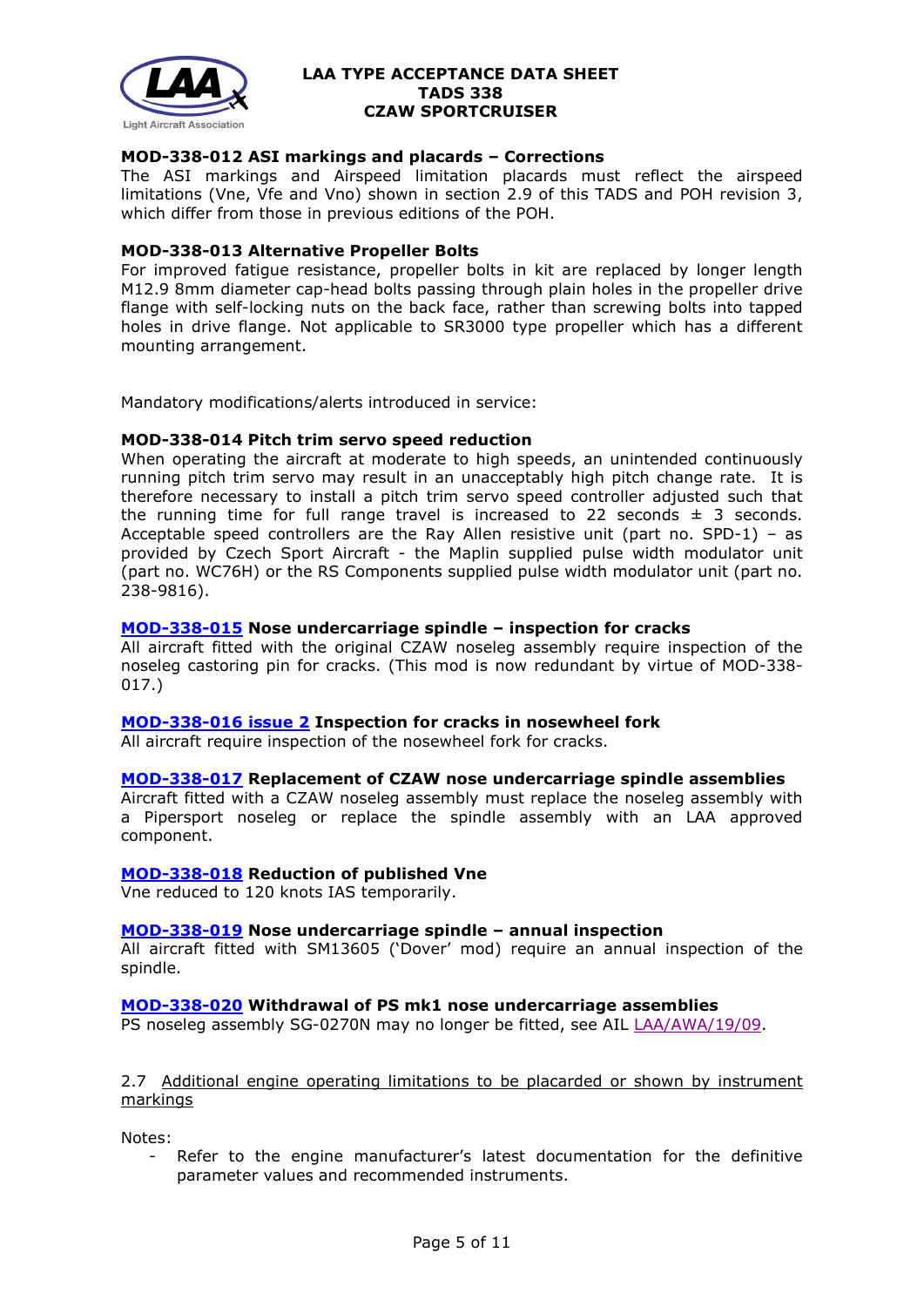

Where an instrument is not fitted, the limit need not be displayed.

With Rotax 912-ULS engine: Maximum CHT: 135°C Max Coolant Temp: 120°C (with 50/50 Glycol/water coolant) Oil Temp Limits: 50°C to 130°C (Normal 90-110°C) Oil Pressure: 2-5 Bar Minimum Fuel Pressure: 0.15 bar

# 2.8 Control surface deflections

| Ailerons<br>(original)           | Up:28 $\degree$ ±2 $\degree$<br>Down: 18° ±2°                             | Ailerons with revised<br>gearing (April 08 kits on)                      | Up: $20^{\circ}$ ± $2^{\circ}$<br>Down: 15° ±2°   |
|----------------------------------|---------------------------------------------------------------------------|--------------------------------------------------------------------------|---------------------------------------------------|
| Elevators                        | Up: $25^{\circ}$ ±2°<br>Down: $25^\circ \pm 2^\circ$                      | Short<br>chord<br>Elevator<br>$($ July 08 on $)$                         | Up: $28^{\circ}$ $\pm 2^{\circ}$<br>Down: 25° ±2° |
| Elevator tab                     | Up: $25^{\circ}$ $\pm 2^{\circ}$<br>Down: $25^\circ \pm 2^\circ$          |                                                                          |                                                   |
| Elevator tab with<br>longer horn | Up: $16^{\circ}$ ±2°<br>Down: $12^{\circ}$ $\pm 2^{\circ}$                | Elevator tab on short Up: $22^{\circ}$ $\pm 2^{\circ}$<br>chord elevator | Down: 26° ±2°                                     |
| Rudder                           | $30^{\circ}$ ±2 $^{\circ}$<br>Left<br>$30^{\circ}$ ±2 $^{\circ}$<br>Right |                                                                          |                                                   |
| Flap                             | Down $0^{\circ}$ - 15° $\pm$ 2° - 30° $\pm$ 3°                            |                                                                          |                                                   |

# 2.9 Operating Limitations and Placards

(Note that the wording on an individual aircraft's Operating Limitations document takes precedence, if different.)

- 1. Maximum number of occupants authorised to be carried: Two
- 2. The aircraft must be operated in compliance with the following operating limitations, which shall be displayed in the cockpit by means of placards or instrument markings:
	- 2.1 Aerobatic Limitations Aerobatic manoeuvres are prohibited. Intentional spinning is prohibited.
	- 2.2 Loading Limitations Maximum Total Weight Authorised: 600 kg CG Range: 405 mm to 570 mm aft of datum. Datum Point is: the wing leading edge at rib 4.
	- 2.3 Engine Limitations (Rotax 912-ULS) Maximum Engine RPM: 5800 Maximum continuous engine RPM: 5500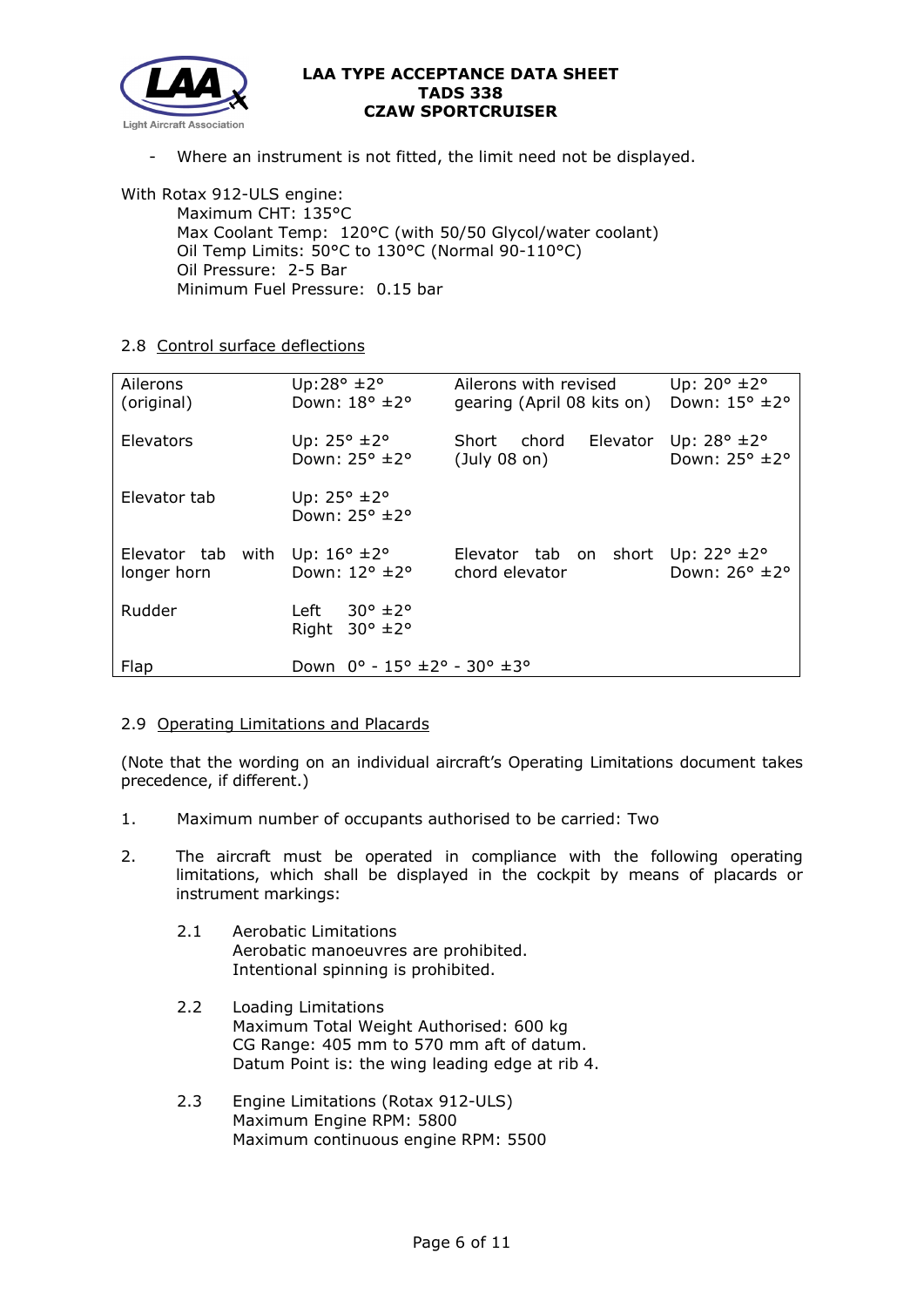

- 2.4 Airspeed Limitations Maximum Indicated Airspeed ( $V_{NE}$ ): [1](#page-6-0)38 knot IAS<sup>1</sup> Max Indicated Airspeed Flaps Extended: 70 knots IAS Maximum Indicated Airspeed, Rough Air ( $V_{NO}$ ): 108 knots IAS Maximum Manoeuvring Speed (VA): 88 knots IAS
- 2.5 Other Limitations The aircraft shall be flown by day and under Visual Flight Rules only. Smoking in the aircraft is prohibited.

# Additional Placards:

"Occupant Warning - This Aircraft has not been Certificated to an International Requirement"

A fireproof identification plate must be fitted to fuselage, engraved or stamped with aircraft's registration letters.

SR3000 propeller (if fitted) to be operated in accordance with SR3000 Operator's manual.

# 2.10 Maximum permitted empty weight

N/A.

# **Section 3 – Advice to owners, operators and inspectors**

# 3.1 Maintenance Manual

The operator's manual includes basic maintenance details. Where further information is required, refer to LAMS. For engine and propeller, refer to manufacturer's maintenance instructions.

# 3.2 Standard Options

One piece elevator tab horn (Drg No.ST0421N) as alternative to MOD-338-007.

A custom installation of a Jabiru 3300 engine has now been accepted by LAA designed by F.Sayyah. This is not an option offered by CZAW. The LAA should be contacted prior to commencing a Jabiru 3300 installation.

An improved design of elevator trim tab horn has been approved as shown on drawing SC-AF-MOD 1 by A.Palmer dated 28.1.09. This improved horn reduces the sensitivity of the elevator trimmer and makes the aeroplane more easily trimmed in flight. This improved horn is available for retro-fit from the UK agent. This modification is not applicable to the smaller elevator installation.

The alternative aileron bellcranks as shown on drawing SC0330N which result in reduced aileron deflections and has been accepted and results in improved control harmony.

<span id="page-6-0"></span><sup>&</sup>lt;sup>1</sup> Note that LAA [MOD/338/018](http://www.lightaircraftassociation.co.uk/engineering/TADs/338/LAA%20MOD%20338%20018%20issue%201.pdf) temporarily reduces Vne to 120 knots IAS.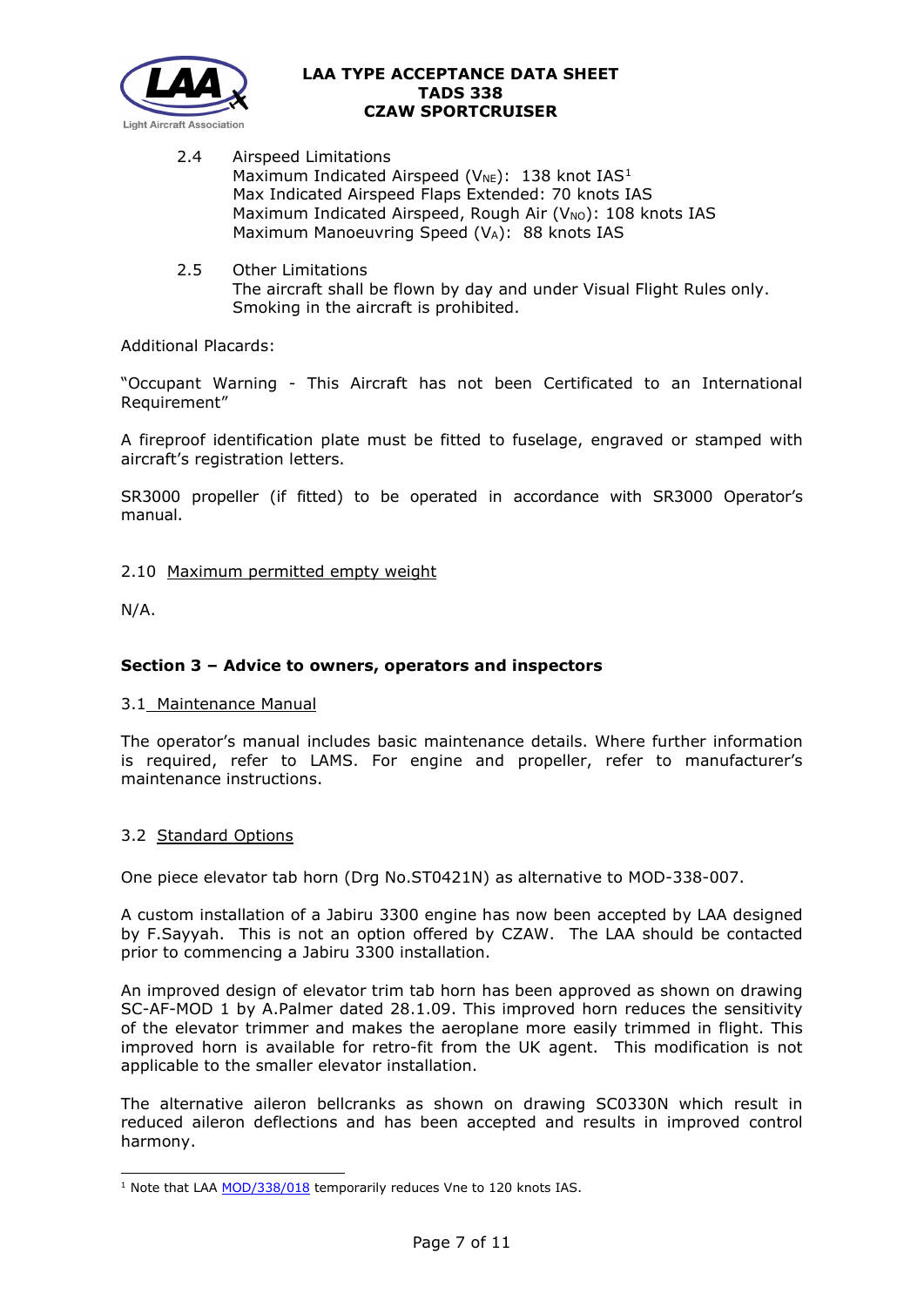

The smaller elevator modification developed by CZAW to improve the control harmony of the Sportcruiser.

Facet fuel pump 40106 is approved as an alternative to 40105 where sufficient fuel flow rates cannot be achieved to meet the minimum required.

Aveo strobe/navigation lights may be installed in the wing tips in accordance with CZAW/Sprite Aviation instructions.

Kuntzlemann strobe lights may be installed in the wing tips and on the fin in accordance with CZAW instructions.

The factory-installed leading edge cut-out in the outer portion of the wing is acceptable for the installation of a landing light.

Note that autopilot installations are not standard options at the current time and require a modification application to be submitted in each case.

The LAA has approved the installation of the BRS-6 1350 Softpack LSA ballistic recovery system as an option during initial build, subject to certain constraints. It is advisable for builders to contact LAA Engineering for further information prior to fitment. It is not currently approved for retrofitting to in-service aircraft: a modification application must be submitted if a retrofit is desired.

Subsequent to the issue of Airworthiness Information Leaflet LAA/MOD/338/020 Issue 1 (06/03/19) all models of the factory-supplied noselegs have been removed from service except that CSA NLG SG0300N (available from Czech Sports Aircraft) may still be used as an alternative to the otherwise mandatory fitment of SM 13605 (Dover Mod) or SM 13550 (Derby Mod) (see AIL [LAA/AWA/19/09](http://www.lightaircraftassociation.co.uk/engineering/Noseleg%20Withdrawal.pdf) and section 3.6 below).

The Palmer/Sayyah modified/strengthened noseleg assembly is accepted on the amateur-built CZAW Sportcruiser. The modification involves the welding of a doubler section to the top face of the noseleg (ref LAA Mod 13089). Aircraft with this modification fitted are subject to Safety Directive SD-SC-005.

The factory optional snowboard rack may be installed, consisting of a lightweight alloy box suspended in the rear fuselage opening at its forward end for access from the luggage shelf.

# 3.3 Manufacturer's Information (including Service Bulletins, Service Letters, etc)

In the absence of any over-riding LAA classification, inspections and modifications published by the manufacturer should be satisfied according to the recommendation of the manufacturer. It is the owner's responsibility to be aware of and supply such information to their Inspector.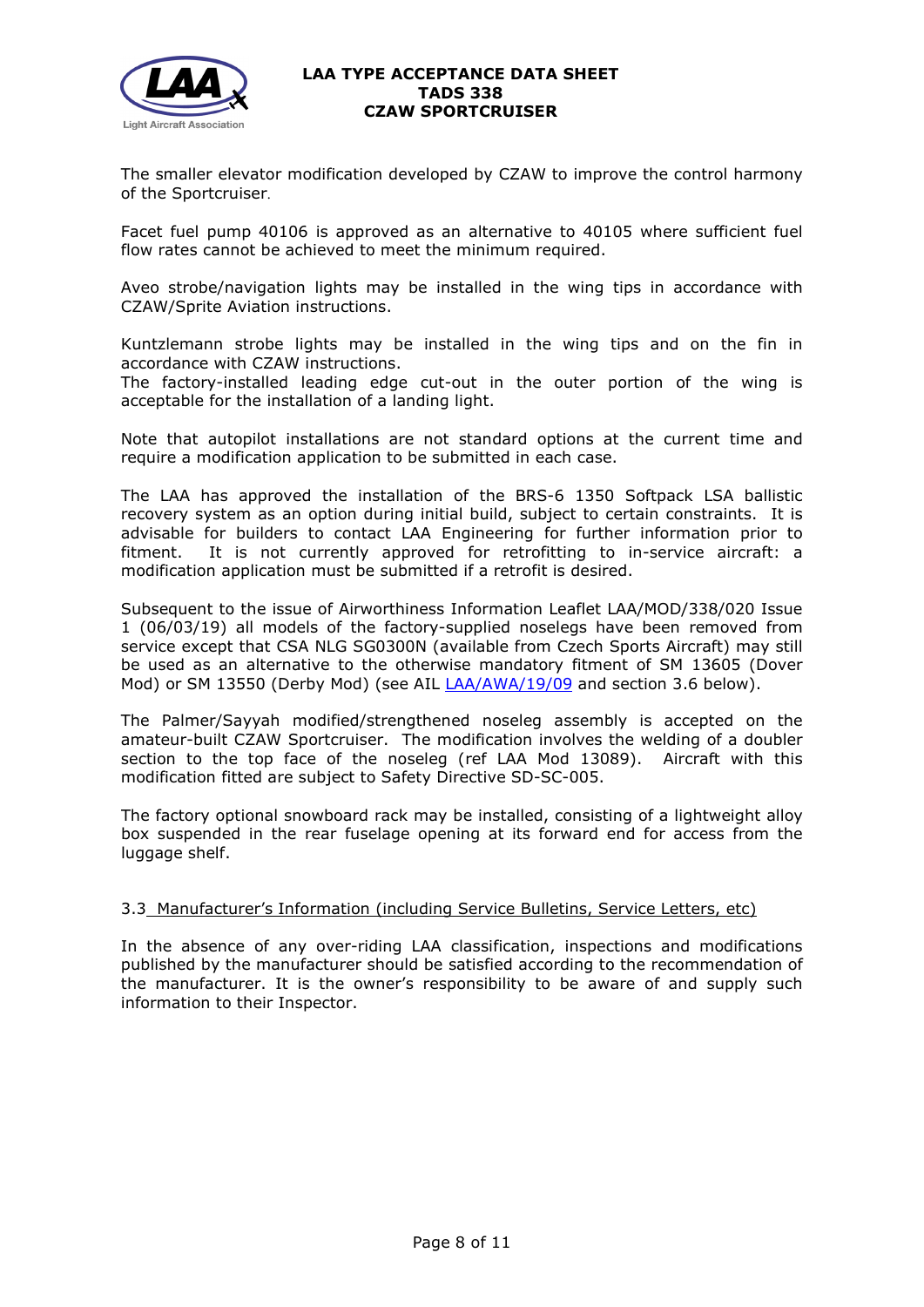

The indicated compliance level shown below is as recommended by the factory.

| Ref              | Date     | Description                                              | Factory<br>compliance<br>status | Applicability                                              |
|------------------|----------|----------------------------------------------------------|---------------------------------|------------------------------------------------------------|
| <b>SC-SL-001</b> | 28.05.08 | Replacement of<br>various rivets in the<br>fuselage      |                                 | Specific s/n                                               |
| <b>SD-SC-001</b> | 18.09.07 | Elevator horn<br>reinforcement (see<br>LAA MOD-338-007)  | Mandatory                       | Specific s/n                                               |
| TB-SC-001-R1     | 02.10.07 | Flaps control system<br>(see LAA MOD-338-<br>011)        |                                 | Aircraft with<br>digital display<br>flap control<br>system |
| <b>SD-SC-002</b> | 10.01.08 | Propeller Effic<br>170/3/RF - Metallic<br>leading edge   | Mandatory                       | Specific s/n                                               |
| <b>SD-SC-003</b> | 14.01.08 | Replacement of<br>propeller gearbox                      | Mandatory                       | Aircraft fitted<br>with Rotax<br><b>912ULS</b><br>engines  |
| <b>SD-SC-004</b> | 07.02.08 | <b>Faston electrical</b><br>connector                    | Mandatory                       | Specific s/n                                               |
| <b>SD-SC-005</b> | 09.06.08 | Nose landing gearleg -<br>Shimmy                         | Mandatory                       | All aircraft with<br>original CZAW<br>noseleg design       |
| <b>SD-SC-006</b> | 14.08.08 | Fuel cell finger strainer<br>- Incorrect sealant<br>used | Mandatory                       | Specific s/n                                               |

# 3.4 Special Inspection Points

Check the composite main landing gear legs for signs of surface cracking following any heavy landing and at each 50 hour check.

Check the noseleg for signs of being bent back following any heavy landing and at each 50 hour check.

Due to the significant number of cracked exhausts found on this type, it is recommended that the exhaust system is checked daily. Further information on this subject can be found in the [May 2010 Safety Spot](http://www.lightaircraftassociation.co.uk/engineering/TADs/../338/Safety_Spot_May.pdf) article published in *Light Aviation*.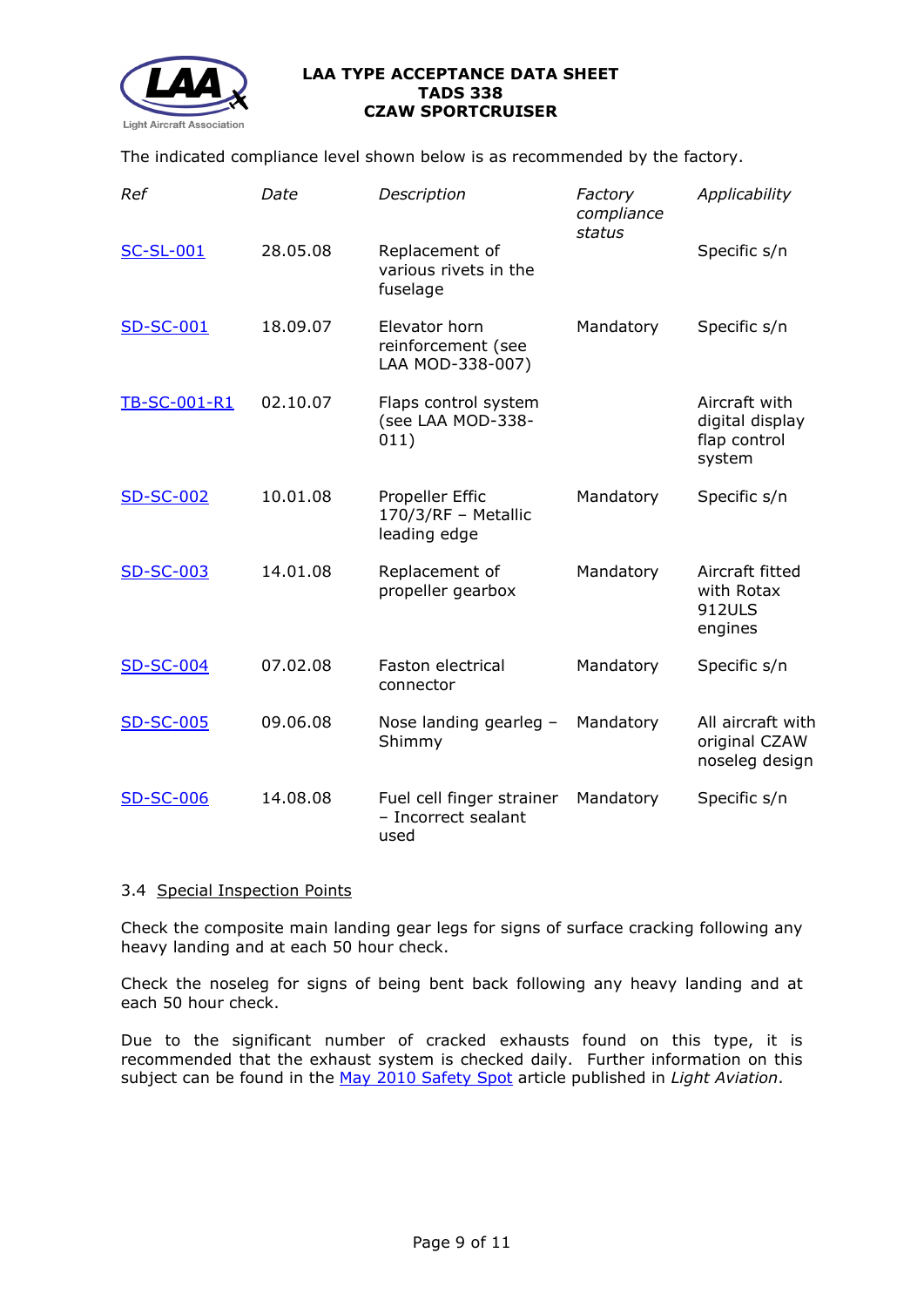

# 3.5 Operational issues

The following Safety spot articles are relevant to Sportcruiser aircraft.

# *Light Aviation* [May 2009](http://www.lightaircraftassociation.co.uk/engineering/SafetyIssues/SafetySpotMay09.pdf) *Induction hose separated from cowl*

Induction air hose clamp not adequately tightened, hose came off and prevented airflow into carbs by 'sucking' onto bottom cowl. Carb heat air source prevented full engine failure

# *Light Aviation* [May 2010](http://www.lightaircraftassociation.co.uk/2010/Magazine/2010/May/Safety_Spot_May.pdf) *Exhaust cracking*

Rapidly developing cracks found in exhausts allowing exhaust gasses into cockpit. Exhaust system recommended to be checked daily. Carbon Monoxide alarms can alert for presence of CO.

# *Light Aviation* [August 2010](http://www.lightaircraftassociation.co.uk/2010/Magazine/2010/Aug/Safety%20Spot%20Aug%2010.pdf) *Main undercarriage cracks*

Paint cracks found in main undercarriage leg of SportCruiser. Any small damage needs to be checked out to see if crack is more than paint damage.

*Light Aviation* [October](http://www.lightaircraftassociation.co.uk/2012/Magazine/October/safety%20spot.pdf) 2012 *Light Aviation* [December 2012](http://www.lightaircraftassociation.co.uk/2012/Magazine/December/safety_spot_dec.pdf) *Light Aviation* April [2013](http://www.lightaircraftassociation.co.uk/2013/Magazine/April/safety%20spot.pdf) *Light Aviation* [May 2013](http://www.lightaircraftassociation.co.uk/2013/Magazine/May/safetyspot_may.pdf) *Light Aviation* [October](http://www.lightaircraftassociation.co.uk/2014/Mag/Oct/safety_spot.pdf) 2014 *Light Aviation [October 2015](http://www.lightaircraftassociation.co.uk/2015/Magazine/Oct/safety_spot.pdf) Light Aviation* April [2018](http://www.lightaircraftassociation.co.uk/2018/Magazine/Apr/safety_spot.pdf) *Light Aviation* [May 2018](http://www.lightaircraftassociation.co.uk/2018/Magazine/May/Safety%20Spot.pdf)

# *Nose gear failure.*

Check for cracks in original spindle, then mandatory removal of original spindle from service. Derby and Dover mods causing failures elsewhere in legs. Doubler plate strengthening<br>satisfactory PinerSport poseled failures satisfactory. PiperSport noseleg failures and eventual removal of PS noseleg from service and notes on inspections.

# *Light Aviation [July 2014](http://www.lightaircraftassociation.co.uk/2014/Mag/July/safety%20spot.pdf) Temporary reduction in VNE*

Tail plane buckled in flight damaging elevator and rupturing on both sides during VNE air test, successful landing made. Suspected cause of vertical wind gust causing extreme low 'g'. Temporary VNE reduction whilst investigated.

*Light Aviation [October 2016](http://www.lightaircraftassociation.co.uk/2016/Magazine/Oct/safety_spot.pdf) Rectifier unit failure*

LV light illuminating at unusual rev ranges. Rectifier replaced but same fault repeated on new unit. Cause was high resistance from fatigued terminal spade connector.

# 3.6 Special Test Flying Issues

The aircraft has very light elevator forces. Excessive friction in the elevator control system can cause the aircraft to be divergent in pitch when hands-off, following a departure from the trimmed condition. Check that the aircraft demonstrates positive pitch stability at initial flight test and subsequent annual flight tests.

Where an auto-pilot (pitch) system is installed, to eliminate the possibility of pitch trim runaway (at least when the auto-pilot is engaged), the activation of the pitch trim system must require the operation of a pitch trim enabling momentary switch, in addition to the standard pitch trim operating switch.